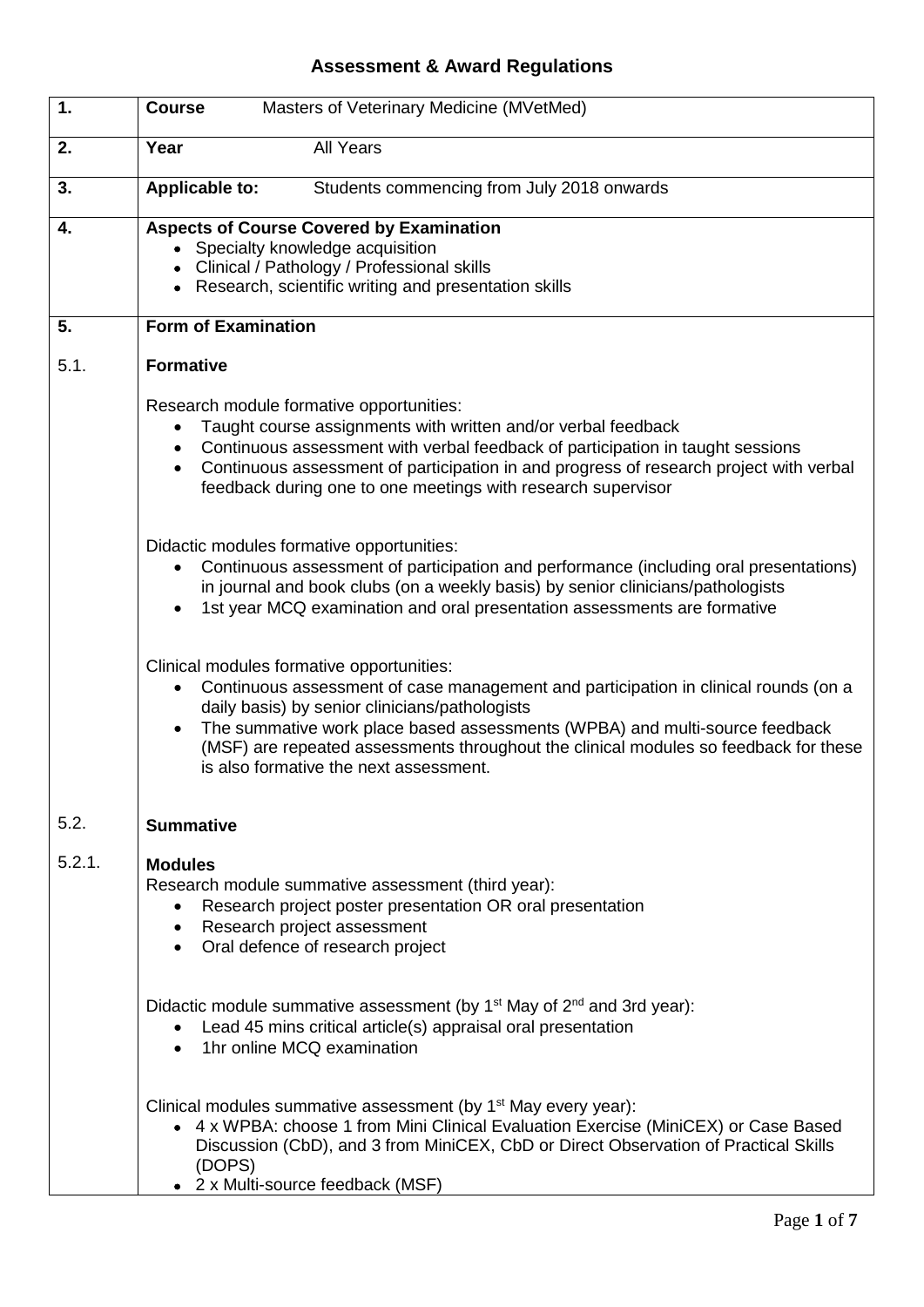| 6.   | <b>Marking Criteria</b>                                                                                                                                                                                                                                                                                                                                                                                                                      |  |  |  |  |  |
|------|----------------------------------------------------------------------------------------------------------------------------------------------------------------------------------------------------------------------------------------------------------------------------------------------------------------------------------------------------------------------------------------------------------------------------------------------|--|--|--|--|--|
| 6.1. | The College Common Grading Scheme (Projects) will be used for the research project<br>submission.                                                                                                                                                                                                                                                                                                                                            |  |  |  |  |  |
| 6.2. | The RVC 0-10 Marking Scheme or the marking scheme for Poster Presentations will be used<br>for the project poster evaluation.                                                                                                                                                                                                                                                                                                                |  |  |  |  |  |
| 6.3. | For students who commenced the course in 2018-2019 and 2019-2020, the RVC Marking<br>Scheme for Masters Research Project Oral examinations will be used for marking the oral<br>defence of the research project. For students who commenced the course in 2020-2021, the<br>RVC Marking Scheme for Masters Research Project Reflective Oral Examinations will be used<br>for marking the oral defence of the research project.               |  |  |  |  |  |
| 6.4  | The RVC marking scheme for Oral Presentations will be used for oral research project<br>presentations summatively assessed.                                                                                                                                                                                                                                                                                                                  |  |  |  |  |  |
| 6.5  | <b>Journal Club Oral Presentation</b><br>Students' performance will be graded to assess the presenter's oral delivery, as well as ability<br>to critique the study, link prior learning with new information and answer questions about the<br>study.                                                                                                                                                                                        |  |  |  |  |  |
|      | The grades are: Demonstrates excellent competency: Meets expected competency level:<br>Borderline expected competency level: Below expected competency level.                                                                                                                                                                                                                                                                                |  |  |  |  |  |
|      | An overall result of "Competent" will be given for each Journal Club Oral Presentation<br>performed when there are no grades below expected competency. Any grade of below<br>expected competency will be given a result of 'not yet competent'.                                                                                                                                                                                             |  |  |  |  |  |
| 6.6  | <b>Direct Observation of Procedural Skills (DOPS)</b><br>Students' performance will be graded to assess the categories below:<br>• Preparation<br>• Communication<br>• Technical ability<br>• Wrap up (post procedure management, patient/personnel safety)                                                                                                                                                                                  |  |  |  |  |  |
|      | The grades are: Demonstrates excellent competency: Meets expected competency level:<br>Borderline expected competency level: Below expected competency level.                                                                                                                                                                                                                                                                                |  |  |  |  |  |
|      | An overall result of "Competent" will be given for each DOPS performed when there are no<br>grades below expected competency. Any grade of below expected competency will be given a<br>result of 'not yet competent'.                                                                                                                                                                                                                       |  |  |  |  |  |
| 6.7  | <b>Mini Clinical Evaluation Exercise (MiniCEX)</b><br>Students' performance will be graded to assess:<br>• Initial approach (introductions)<br>• History and information gathering<br>• Examination<br>• Investigation<br>• Clinical decision making and judgement<br>• Communication with owner, staff<br>• Overall plan<br>• Professionalism<br>The grades are: Demonstrates excellent practice; Should address learning point highlighted |  |  |  |  |  |
|      | below; Must address learning points highlighted below: Further core learning needed.                                                                                                                                                                                                                                                                                                                                                         |  |  |  |  |  |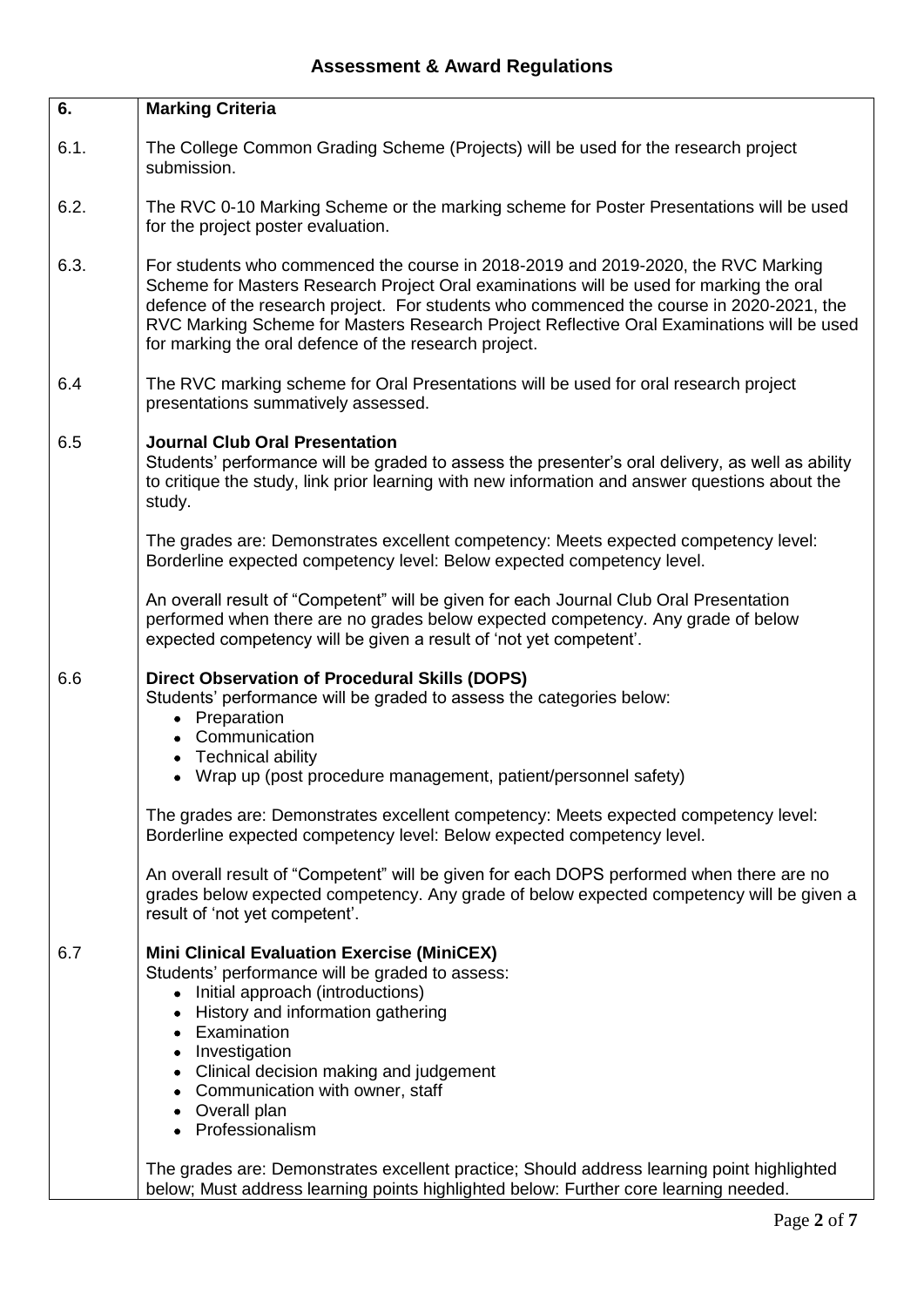|                                                                                                                                  |                                                 | An overall result of "Competent" will be given where there are no grades of 'further core<br>learning needed'. If there are any grades of 'Further core learning needed' an overall result of<br>"Not yet competent" will be given.                                                                                                                                                                                          |  |  |  |  |  |
|----------------------------------------------------------------------------------------------------------------------------------|-------------------------------------------------|------------------------------------------------------------------------------------------------------------------------------------------------------------------------------------------------------------------------------------------------------------------------------------------------------------------------------------------------------------------------------------------------------------------------------|--|--|--|--|--|
|                                                                                                                                  | 6.8                                             | <b>Case Based Discussion (CbD)</b><br>Students' performance will be graded to assess:<br>Clinical record keeping<br>٠<br>Review of investigations<br>$\bullet$<br>Diagnosis<br>$\bullet$<br>Treatment<br>Planning for subsequent care (in-patient or discharge)<br>$\bullet$<br>• Clinical reasoning<br>• Overall clinical care                                                                                              |  |  |  |  |  |
|                                                                                                                                  |                                                 | The grades are: Demonstrates excellent practice; Should address learning point highlighted<br>below; Must address learning points highlighted below and Further core learning needed.<br>An overall result of "Competent" will be given where there are no grades of 'further core<br>learning needed'. If there are any grades of 'Further core learning needed' an overall result of<br>"Not yet competent" will be given. |  |  |  |  |  |
|                                                                                                                                  | 6.9                                             | <b>Multi Source Feedback (MSF)</b><br>Students professionalism, clinical behaviours and skills will be subject to evaluation by<br>colleagues.                                                                                                                                                                                                                                                                               |  |  |  |  |  |
|                                                                                                                                  |                                                 | Where a student has gained no more than one grade of 'Unsatisfactory' from feedback the<br>overall grade of 'Progress' will be given.                                                                                                                                                                                                                                                                                        |  |  |  |  |  |
| Where a student has gained two or more grades of "Unsatisfactory" from feedback the grade of<br>"Review Progress" will be given. |                                                 |                                                                                                                                                                                                                                                                                                                                                                                                                              |  |  |  |  |  |
|                                                                                                                                  | 6.10                                            | <b>Multiple Choice Questions (MCQ)</b><br>The number of marks available for each type of question will be clearly stated on the<br>examination paper. A question left unanswered or deleted by the candidate will score zero.                                                                                                                                                                                                |  |  |  |  |  |
|                                                                                                                                  | 7.                                              | <b>Allocation of Marks</b>                                                                                                                                                                                                                                                                                                                                                                                                   |  |  |  |  |  |
|                                                                                                                                  |                                                 | The allocation of marks and credits to modules is described in Annexe A                                                                                                                                                                                                                                                                                                                                                      |  |  |  |  |  |
|                                                                                                                                  | 8.                                              | <b>Requirements to Progress</b>                                                                                                                                                                                                                                                                                                                                                                                              |  |  |  |  |  |
|                                                                                                                                  | 8.1                                             | <b>First Year</b><br>In order to pass the first year the student is required to have:                                                                                                                                                                                                                                                                                                                                        |  |  |  |  |  |
|                                                                                                                                  |                                                 | Passed the first Clinical module                                                                                                                                                                                                                                                                                                                                                                                             |  |  |  |  |  |
|                                                                                                                                  |                                                 | AND<br>Completed the First Year Didactic module formative MCQ examination and oral presentation                                                                                                                                                                                                                                                                                                                              |  |  |  |  |  |
|                                                                                                                                  |                                                 | <b>AND</b><br>Completed the formative assessments for the taught components of the Research module<br>that occur prior to 1st May in the First Year                                                                                                                                                                                                                                                                          |  |  |  |  |  |
|                                                                                                                                  | 8.2                                             | <b>Second Year</b><br>In order to pass the second year the student is required to have:                                                                                                                                                                                                                                                                                                                                      |  |  |  |  |  |
|                                                                                                                                  | Passed the second Clinical module<br><b>AND</b> |                                                                                                                                                                                                                                                                                                                                                                                                                              |  |  |  |  |  |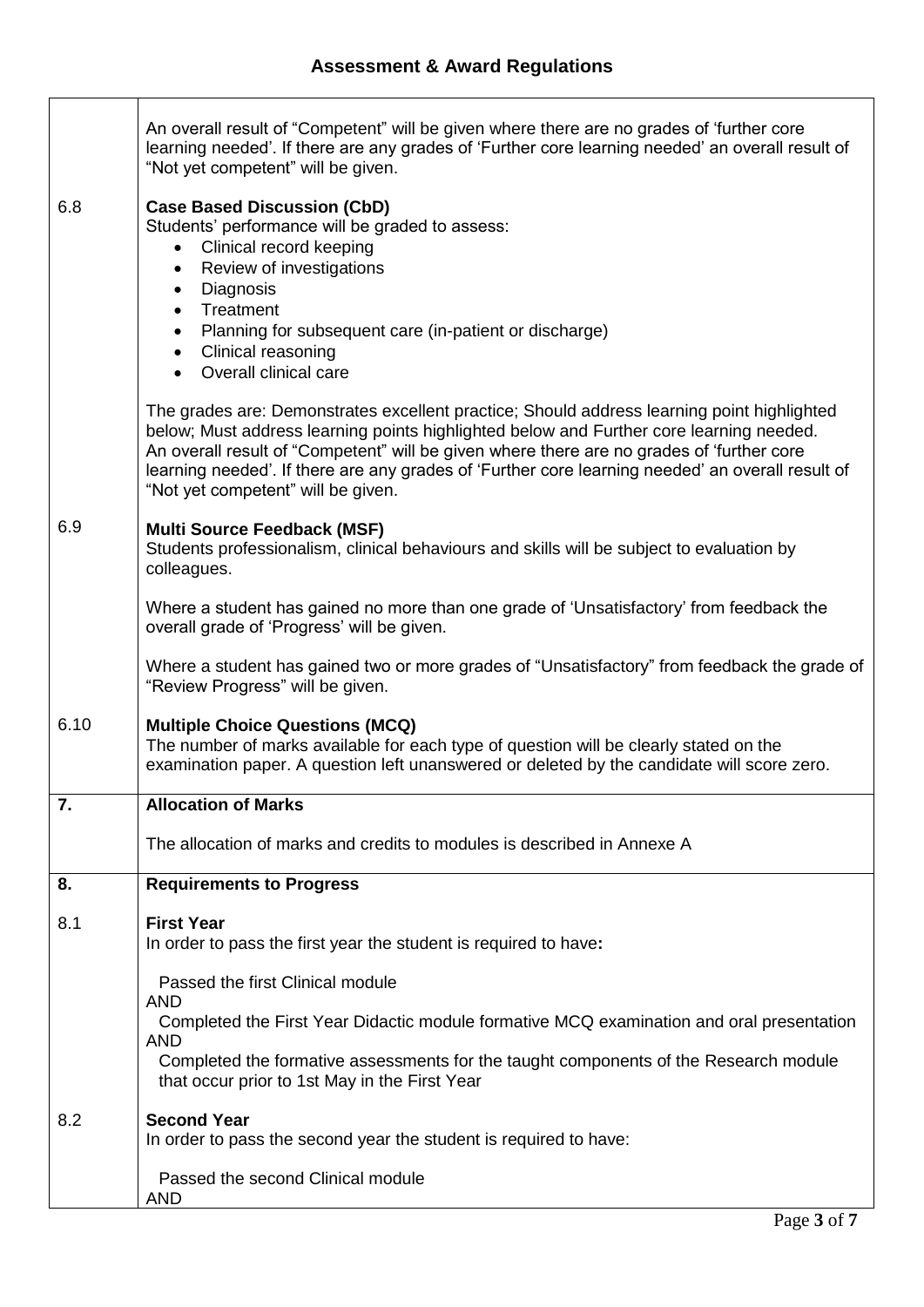## **Assessment & Award Regulations**

|      | Gained a mark of 50% or more in the Second Year Didactic module summative MCQ<br>examination AND gain a 'competent' mark in Journal Club Oral Presentation<br><b>AND</b>                                                                                                                                                                                                                                                                                                                                                                                                                                                                                                                                                                                                                                                                                                                                                                                                                                                                                                                                   |  |  |  |  |
|------|------------------------------------------------------------------------------------------------------------------------------------------------------------------------------------------------------------------------------------------------------------------------------------------------------------------------------------------------------------------------------------------------------------------------------------------------------------------------------------------------------------------------------------------------------------------------------------------------------------------------------------------------------------------------------------------------------------------------------------------------------------------------------------------------------------------------------------------------------------------------------------------------------------------------------------------------------------------------------------------------------------------------------------------------------------------------------------------------------------|--|--|--|--|
|      | Completed the formative assessments for the taught components of the Research module<br>that occur prior to May 1st in the Second Year                                                                                                                                                                                                                                                                                                                                                                                                                                                                                                                                                                                                                                                                                                                                                                                                                                                                                                                                                                     |  |  |  |  |
| 9.   | <b>Annual and Interim Progress Assessments</b>                                                                                                                                                                                                                                                                                                                                                                                                                                                                                                                                                                                                                                                                                                                                                                                                                                                                                                                                                                                                                                                             |  |  |  |  |
| 9.1  | <b>Annual Progress Assessment</b><br>An annual progress assessment occurs at the end of the first and second year and is led by the<br>supervisor, specialty programme director and an independent external person to evaluate:<br>Development of clinical competencies and professional behaviours<br>Rate of progress in respect of research, academic, and study requirements for the<br>programme                                                                                                                                                                                                                                                                                                                                                                                                                                                                                                                                                                                                                                                                                                      |  |  |  |  |
| 9.2  | Interim Progress Assessment (as required for individual students)<br>A student is required to attend an Interim Progress Assessment if deemed necessary by the<br>supervisor or if the student has received a "Review Progress" as a result of Multi Source<br>Feedback in a module. An Interim Progress Assessment is led by the supervisor, specialty<br>programme director and an independent external person.                                                                                                                                                                                                                                                                                                                                                                                                                                                                                                                                                                                                                                                                                          |  |  |  |  |
| 9.3  | The outcome of an Annual or Interim Progress Assessment will be one of the following:<br>1. Satisfactory progress: the student should proceed<br>2. Satisfactory progress with advice: the student should proceed<br>3. Progress Under Review: further and/or ongoing concerns identified, with advice and<br>recommendations given in regard to addressing these before the student can progress.<br>Student will be referred to the SPD (Student Performance & Development System) at<br>this stage for advice and support in addressing these concerns. A further progress<br>assessment meeting will be scheduled within three months. If satisfactory progress has<br>not been achieved by the 3-month follow-up, the student will be required to withdraw<br>from the course. The student has a right of appeal against the decision to remove them<br>from the course as described in College Regulations. The student may be given a<br>further "Progress Under Review" decision if some progress has been demonstrated but<br>further monitoring is required before progression can be confirmed. |  |  |  |  |
| 10.  | <b>Requirements to Pass</b>                                                                                                                                                                                                                                                                                                                                                                                                                                                                                                                                                                                                                                                                                                                                                                                                                                                                                                                                                                                                                                                                                |  |  |  |  |
| 10.1 | <b>Clinical Modules 1, 2 and 3</b><br>To have gained a mark of Competent/Satisfactory/Progress from each summative<br>WPBA.                                                                                                                                                                                                                                                                                                                                                                                                                                                                                                                                                                                                                                                                                                                                                                                                                                                                                                                                                                                |  |  |  |  |
| 10.2 | <b>Didactic Modules</b><br>To have gained a mark of 50% or more from each MCQ summative examination and<br>to have gained a mark of 'competent' in each summative Journal Club Oral<br>Presentation.                                                                                                                                                                                                                                                                                                                                                                                                                                                                                                                                                                                                                                                                                                                                                                                                                                                                                                       |  |  |  |  |
| 10.3 | <b>Research Module</b><br>To have gained an aggregated average of 50% or more from the summative<br>assessment activities.                                                                                                                                                                                                                                                                                                                                                                                                                                                                                                                                                                                                                                                                                                                                                                                                                                                                                                                                                                                 |  |  |  |  |
| 10.4 | <b>Masters of Veterinary Medicine Overall</b><br>To have completed the full 36 month clinical schedule<br><b>AND</b>                                                                                                                                                                                                                                                                                                                                                                                                                                                                                                                                                                                                                                                                                                                                                                                                                                                                                                                                                                                       |  |  |  |  |
|      | To have passed individual modules amounting to 180 credits                                                                                                                                                                                                                                                                                                                                                                                                                                                                                                                                                                                                                                                                                                                                                                                                                                                                                                                                                                                                                                                 |  |  |  |  |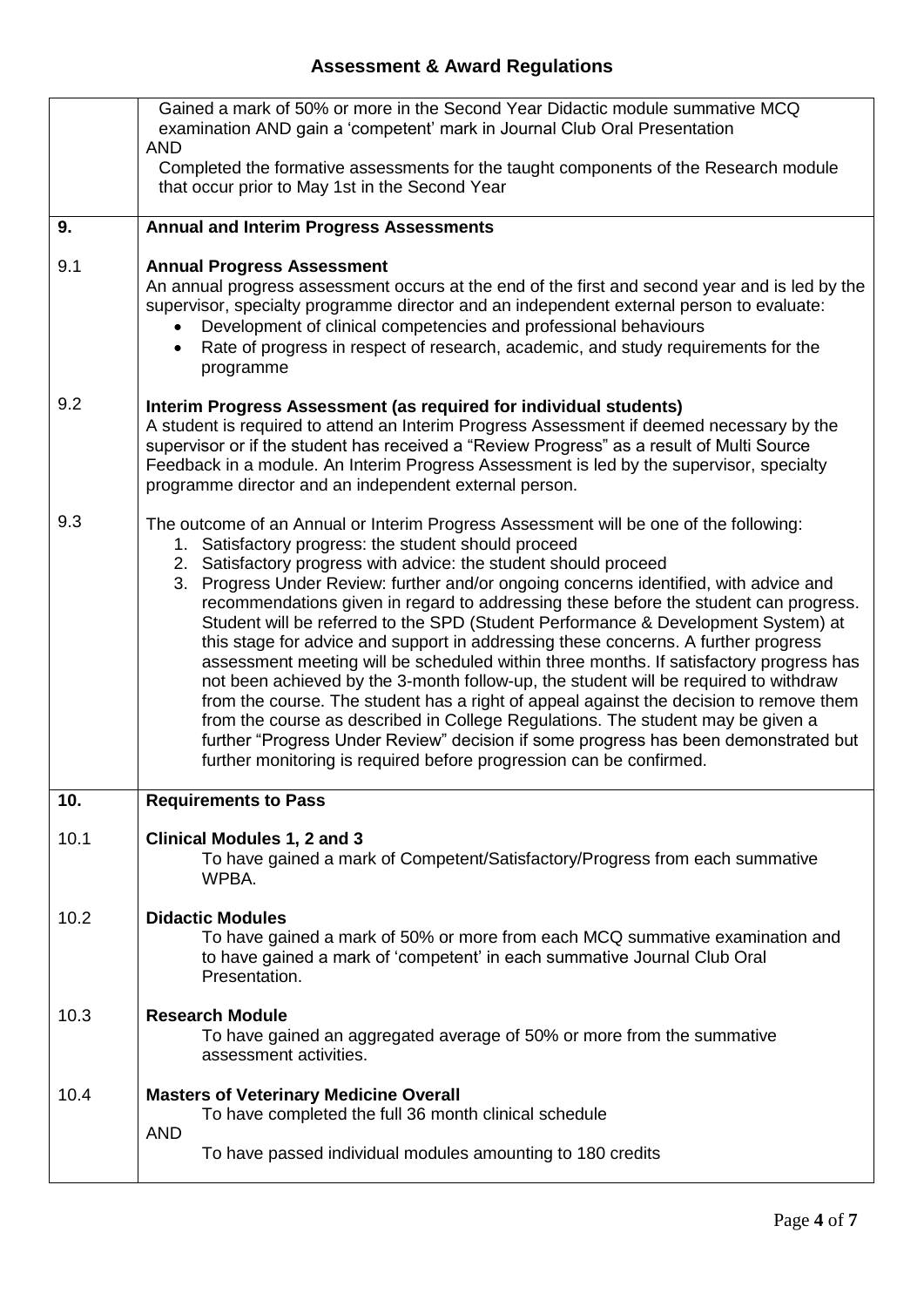| 11.   | <b>Consequences of Failure</b>                                                                                                                                                                                                                                                                                                                                                                                                                                                                                                                                                                                                                                                                                                                                                                                                                                          |  |  |  |  |  |
|-------|-------------------------------------------------------------------------------------------------------------------------------------------------------------------------------------------------------------------------------------------------------------------------------------------------------------------------------------------------------------------------------------------------------------------------------------------------------------------------------------------------------------------------------------------------------------------------------------------------------------------------------------------------------------------------------------------------------------------------------------------------------------------------------------------------------------------------------------------------------------------------|--|--|--|--|--|
| 11.1  | <b>Progress Review</b><br>A student who fails to receive a recommendation to continue as a result of a Progress<br>Assessment will be considered to be 'on probation' for a period of not less than one month and<br>not greater than three months until progress is reviewed at a follow-up assessment. The<br>student will be referred to the Student Performance and Development System (SPD) at this<br>stage for additional advice and support in addressing these concerns. A further Progress<br>Assessment meeting will be scheduled, normally a month after the SPD meeting. If satisfactory<br>progress has not been achieved by this further Progress Assessment, the student will be<br>required to withdraw from the course. The student has a right of appeal against the decision to<br>remove them from the course as described in College Regulations. |  |  |  |  |  |
| 11.2  | <b>Failure of Modules</b><br>A student who achieves less than 50% in a Didactic module summative MCQ assessment or a<br>'not yet competent' in a summative Journal Club Oral Presentation will be required to resit the<br>assessment at the next available opportunity, unless already taken for second time.                                                                                                                                                                                                                                                                                                                                                                                                                                                                                                                                                          |  |  |  |  |  |
| 11.3  | A student who achieves less than 50% for the Research module will be required to resit all<br>assessment activities at the next available opportunity, unless already taken for second time.<br>The mark obtained for any module where an assessment activity has been repeated, will be<br>awarded a mark no greater than 50%.                                                                                                                                                                                                                                                                                                                                                                                                                                                                                                                                         |  |  |  |  |  |
|       | A student who has not achieved a mark of Competent/Satisfactory/Progress in a WPBA will be<br>given further opportunity to gain competency. Marks/Grades from items that have already been<br>passed will be carried forward.                                                                                                                                                                                                                                                                                                                                                                                                                                                                                                                                                                                                                                           |  |  |  |  |  |
|       | A student who fails a module, having taken the assessments for a second time or who has not<br>submitted sufficient competent WPBAs for each module is required to relinquish the course<br>and will have a right of appeal as described in College Regulations.                                                                                                                                                                                                                                                                                                                                                                                                                                                                                                                                                                                                        |  |  |  |  |  |
| 12.   | <b>Classification</b>                                                                                                                                                                                                                                                                                                                                                                                                                                                                                                                                                                                                                                                                                                                                                                                                                                                   |  |  |  |  |  |
|       | This award is not classified.                                                                                                                                                                                                                                                                                                                                                                                                                                                                                                                                                                                                                                                                                                                                                                                                                                           |  |  |  |  |  |
| 13.   | <b>Disclosure of Marks</b>                                                                                                                                                                                                                                                                                                                                                                                                                                                                                                                                                                                                                                                                                                                                                                                                                                              |  |  |  |  |  |
|       | Results will be published by candidate number.                                                                                                                                                                                                                                                                                                                                                                                                                                                                                                                                                                                                                                                                                                                                                                                                                          |  |  |  |  |  |
| 14.   | <b>Absence From In-Course Assessment</b>                                                                                                                                                                                                                                                                                                                                                                                                                                                                                                                                                                                                                                                                                                                                                                                                                                |  |  |  |  |  |
| 14.1. | Where a student has an allowable absence, they will be marked absent (A) from a summative<br>assessment and permitted to defer the sitting.                                                                                                                                                                                                                                                                                                                                                                                                                                                                                                                                                                                                                                                                                                                             |  |  |  |  |  |
| 14.2. | An allowable absence is one that is for a significant unforeseeable event such as illness.                                                                                                                                                                                                                                                                                                                                                                                                                                                                                                                                                                                                                                                                                                                                                                              |  |  |  |  |  |
| 14.3. | Any other foreseeable absence will only be considered allowable if agreed by SSPG (Student<br>Support & Progress Group) and this will only apply in very strictly limited circumstances. A<br>student absent for any other reason will be awarded 0 (zero) for the assessment.                                                                                                                                                                                                                                                                                                                                                                                                                                                                                                                                                                                          |  |  |  |  |  |
| 15.   | <b>Late Submission of Work</b>                                                                                                                                                                                                                                                                                                                                                                                                                                                                                                                                                                                                                                                                                                                                                                                                                                          |  |  |  |  |  |
|       | Reports, Projects and Assignments submitted after the due deadline will be subject to the late<br>submission policy set out in the College's General Assessment Regulations.                                                                                                                                                                                                                                                                                                                                                                                                                                                                                                                                                                                                                                                                                            |  |  |  |  |  |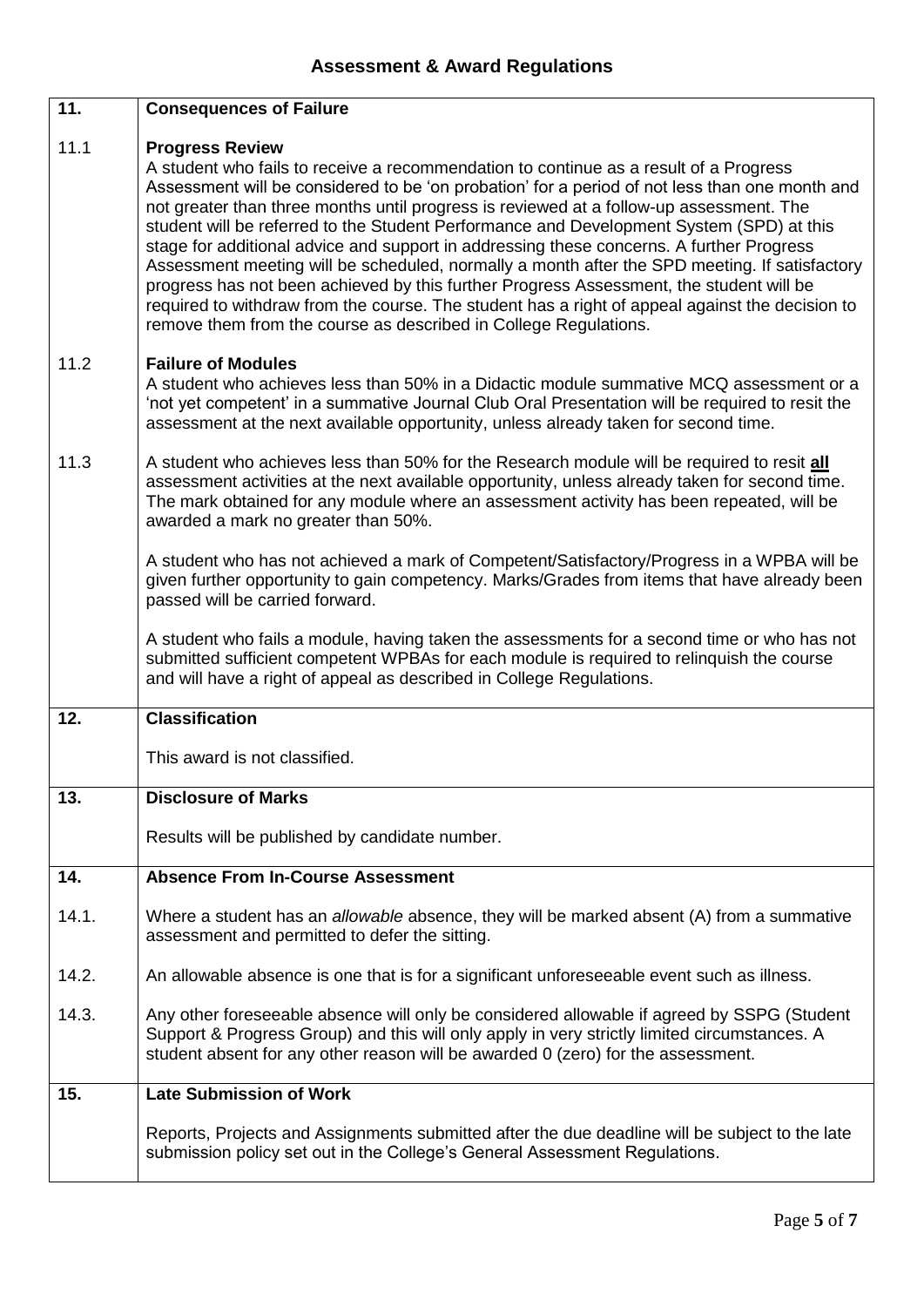|  | Within this course all written assignments (e.g. research project) are classed as major pieces of |
|--|---------------------------------------------------------------------------------------------------|
|  | work (50% minimum mark).                                                                          |
|  |                                                                                                   |